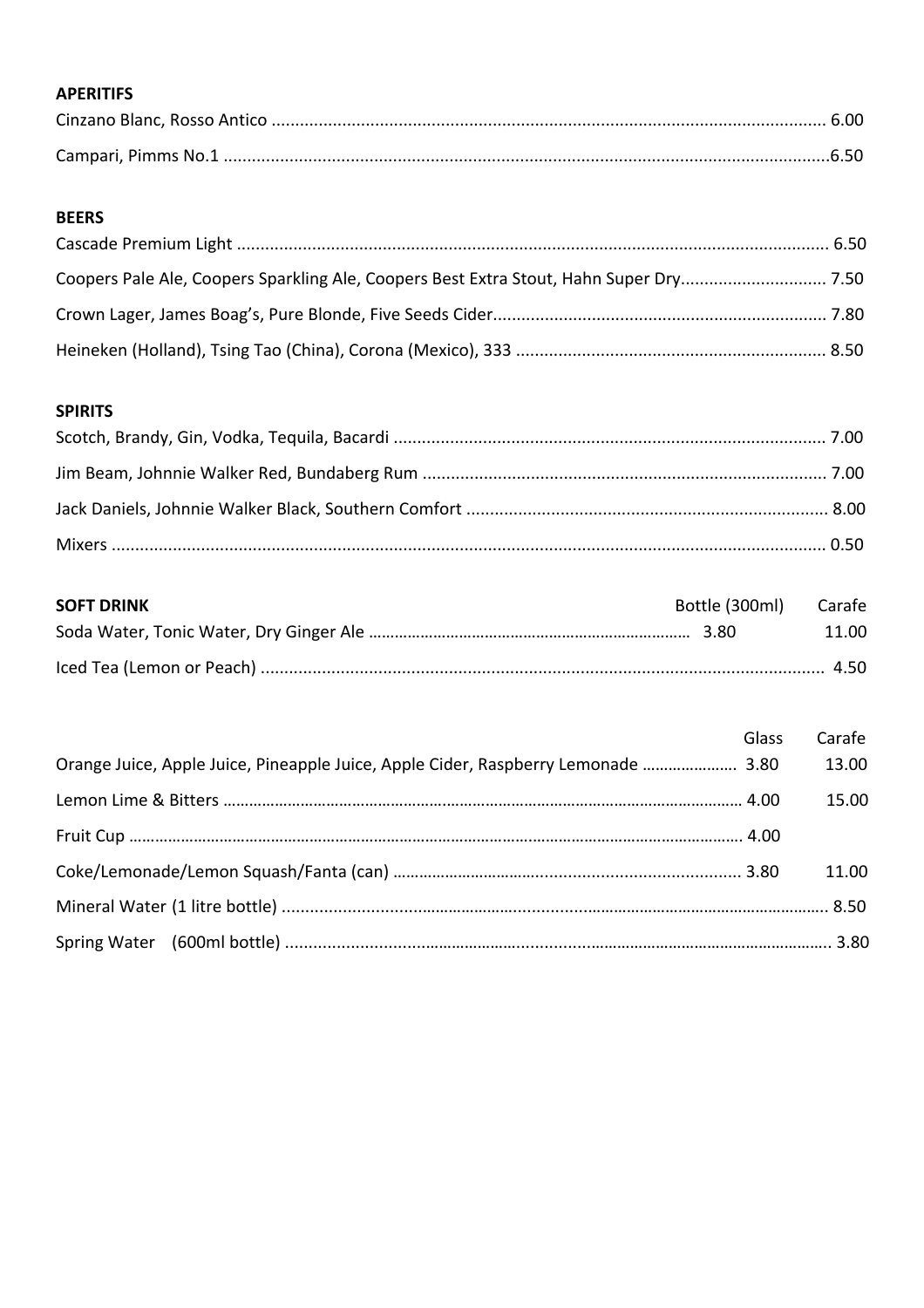## **LIQUEURS**

| Galliano, Sambuca, Ouzo, Grand Marnier, Drambuie, Cointreau, Baileys |  |
|----------------------------------------------------------------------|--|
|                                                                      |  |
|                                                                      |  |

## **PORTS & COGNACS**

### **CHINESE TEA**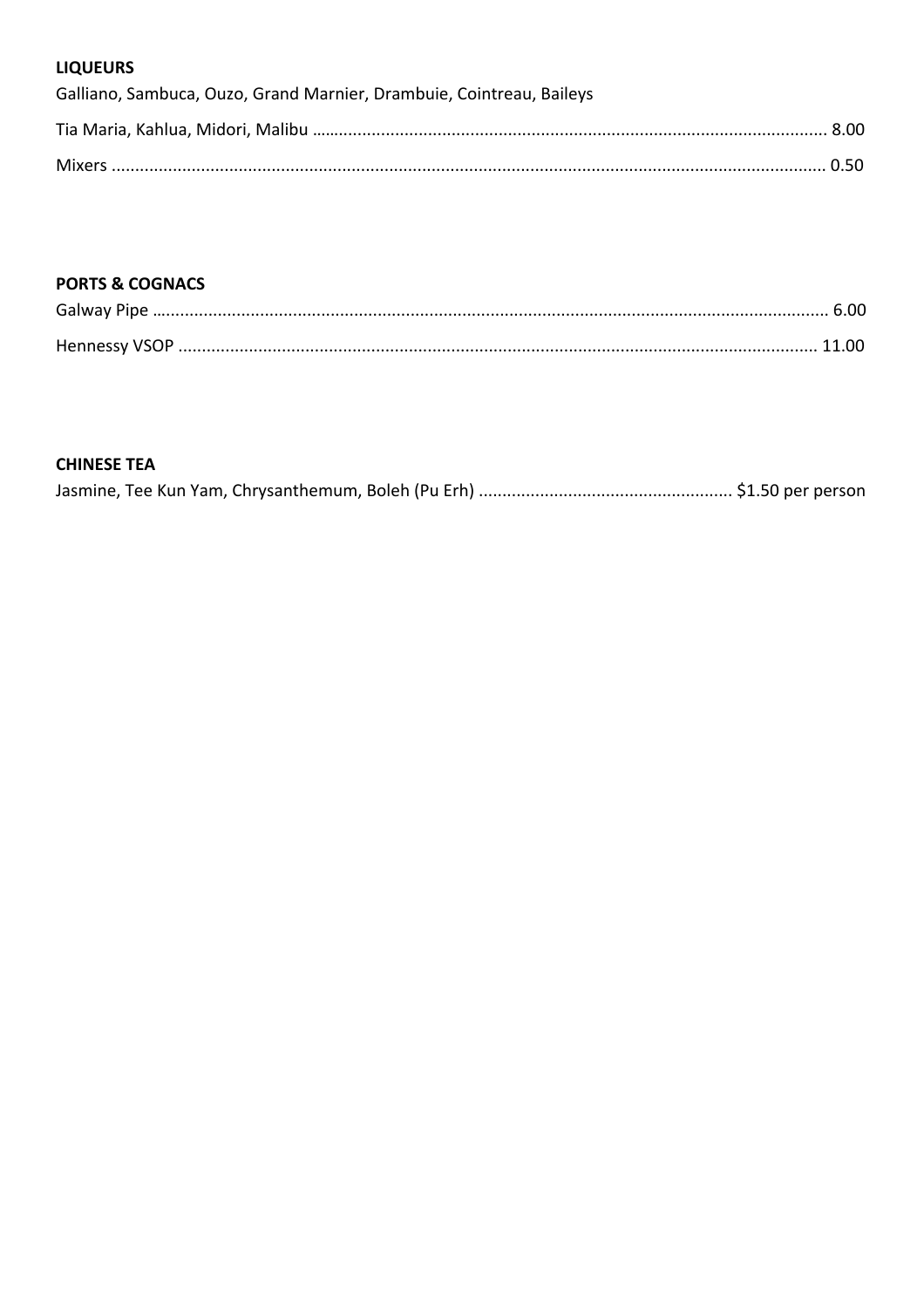### **SPARKLING WINES**

|                                          |                         | <b>Glass</b> | <b>Bottle</b> |
|------------------------------------------|-------------------------|--------------|---------------|
| The Grapes of Ross Moscato               | Barossa Valley          | 8.00         | 35.00         |
| Redbank 'Emily' Pinot Chardonnay (200ml) | <b>Blend of Regions</b> |              | 10.00         |
| NV Louis Bouillot 'Grand Reserve'        | Burgundy, France        |              | 43.50         |
| Pol Roger Brut NV                        | Epernay, France         | 375ml        | 76.80         |
|                                          |                         | 750ml        | 129.80        |

## **WHITE WINES**

|                            | <b>Glass</b> | <b>Bottle</b> |
|----------------------------|--------------|---------------|
| Clare Valley               | 8.50         | 38.00         |
| Marlborough, NZ            | 8.00         | 35.00         |
| Adelaide Hills             | 8.00         | 36.00         |
| Chablis, France            | 9.80         | 43.00         |
| Eden Valley                |              | 38.00         |
| Coal River                 |              | 39.00         |
| Loire Valley, France       |              | 43.50         |
| Mornington Peninsula       |              | 44.00         |
|                            |              |               |
| Burgundy, France           |              | 51.80         |
| Huon Valley + Tamar Valley |              | 62.80         |
|                            |              |               |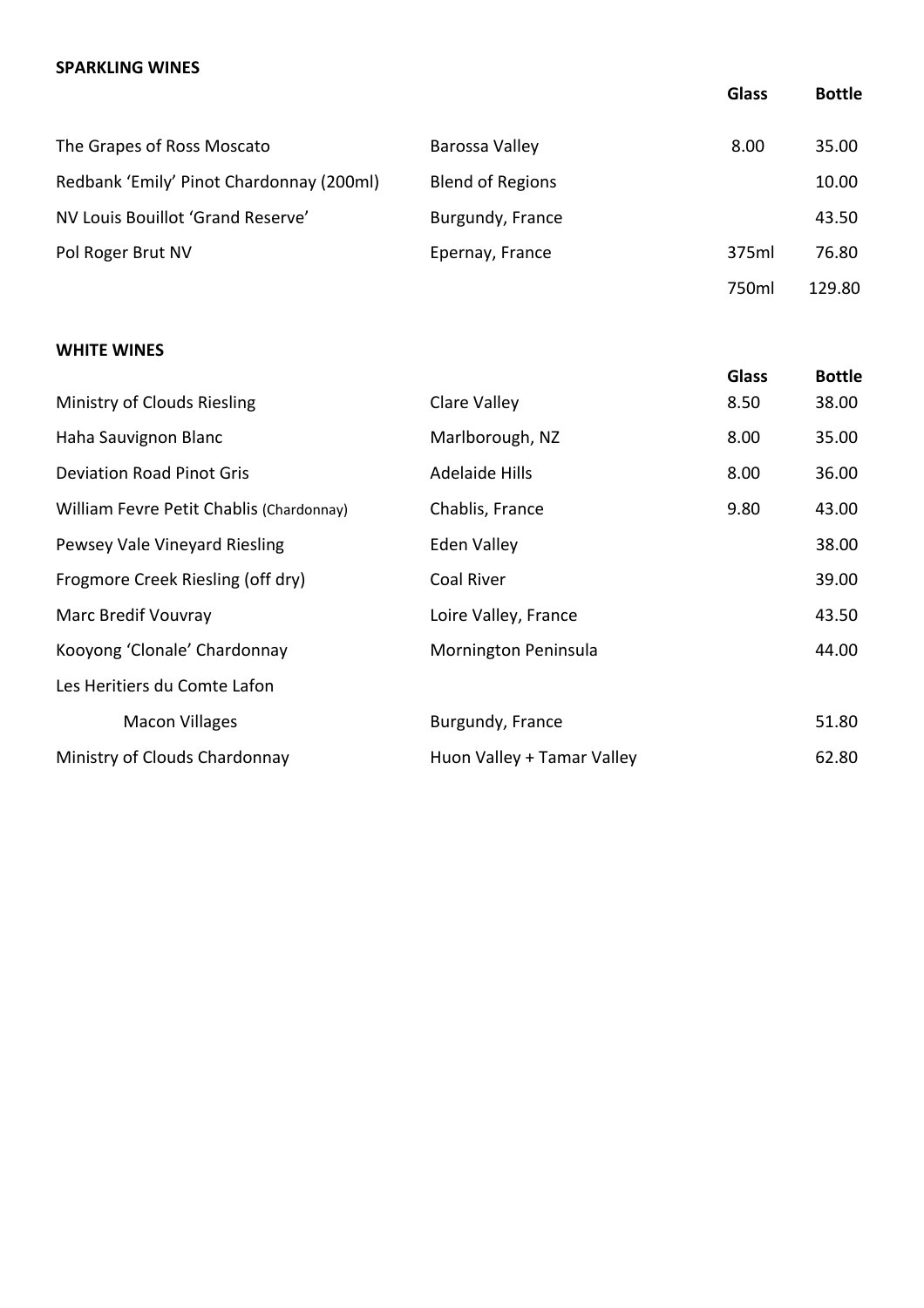### **RED WINE**

|                                          |                        | <b>Glass</b> | <b>Bottle</b> |
|------------------------------------------|------------------------|--------------|---------------|
| Ruby Tuesday Rose                        | Lyndoch Valley Barossa | 8.00         | 35.00         |
| Ministry of Clouds Shiraz                | <b>McLaren Vale</b>    | 8.50         | 41.00         |
| George Duboeuf Beaujolais                | Beaujolais, France     |              | 30.00         |
| Grasshopper Rock Pinot Noir              | Central Otage, NZ      |              | 65.50         |
| Guigal Cote du Rhone                     | Rhone Valley, France   |              | 40.00         |
| Ministry of Clouds Grenache              | <b>McLaren Vale</b>    |              | 55.00         |
| Prunotto Barbera D'Alba                  | Piedmont, Italy        |              | 36.00         |
| Wirra Wirra Church Block                 | <b>McLaren Vale</b>    |              | 36.00         |
| Langmeil 'Blacksmith' Cabernet Sauvignon | Barossa Valley         |              | 43.00         |
| O'Leary Walker Shiraz                    | Clare/McLaren Vale     |              | 36.00         |
| <b>Black Rose Shiraz</b>                 | Lyndoch Valley Barossa |              | 41.00         |
| <b>Gomersal Wine Premium Shiraz</b>      | Barossa Valley         |              | 35.00         |
| <b>UBERTAS Shiraz Cabernet Sauvignon</b> | Barossa Valley         |              | 38.00         |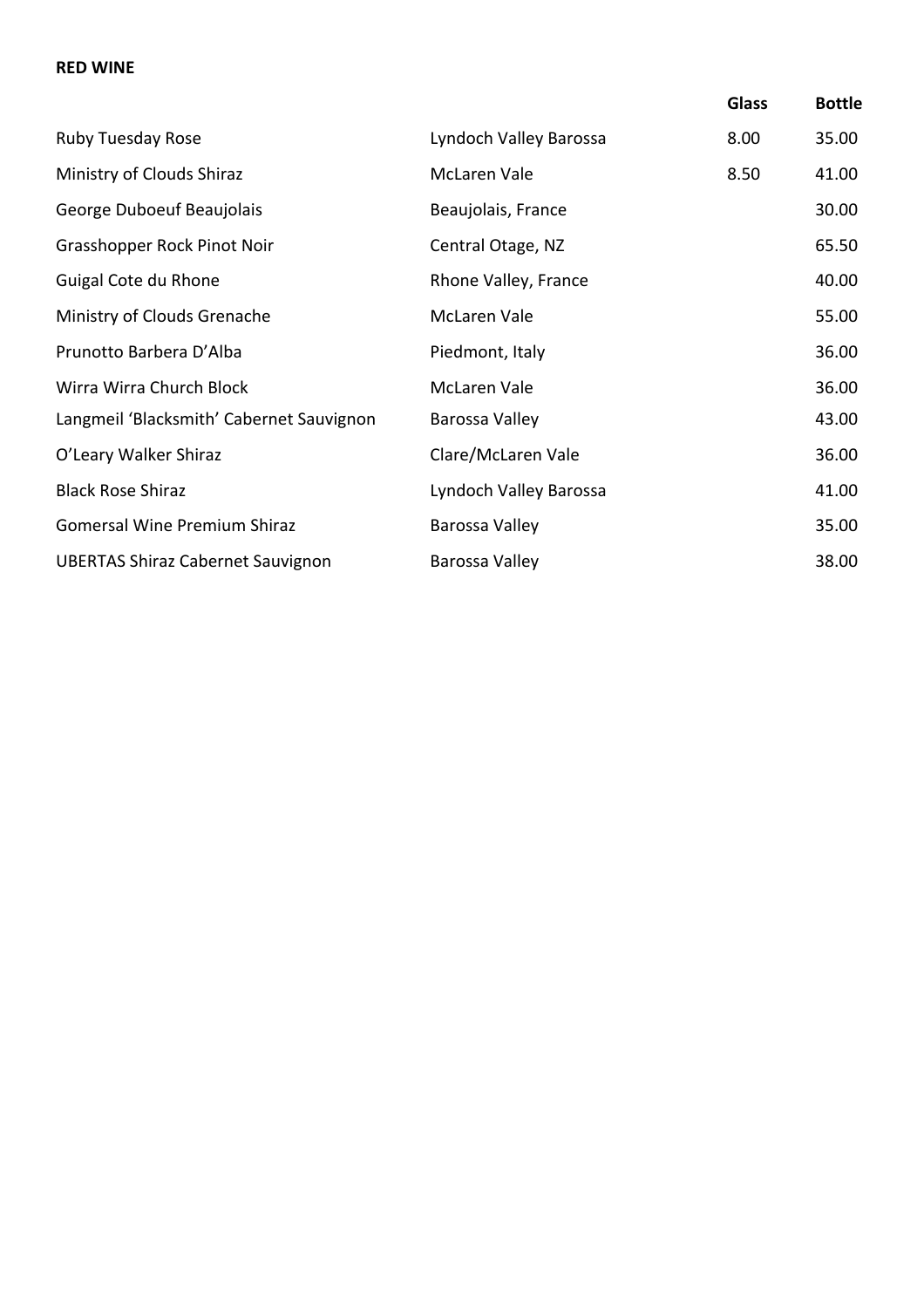### **BANQUET MENU**

### Minimum 4 people

Three Flavoured Platter 2008 2009 2009 2009 2009 三色拼盤 (Spring Rolls, Prawn Rolls, Honey Sesame Beef) (春卷,腐皮卷,芝麻牛肉) Hot & Sour Soup or Chicken Sweet Corn Soup 不对于 酸辣湯或粟米雞湯 Kung Pao Chicken まちょう こうしょう おおし 宮保雞丁 Prawns with Cashews **the contract of the contract of the contract of the contract of the contract of the contract of the contract of the contract of the contract of the contract of the contract of the contract of the cont** Sizzling Beef Mandarin Sauce **the Contract of Bandary and Sizzling Beef Mandarin Sauce** Straw Mushrooms and Broccoli in Oyster Sauce 蠔油草菇西蘭花 Ming's Special Fried Rice **Minimum and Allah Minimum Burgers** 楊州炒飯 Mandarin Pancake with Ice Cream <br><br> **Mandarin Pancake with Ice Cream** Chinese Tea 茶

Four Flavoured Platter 四色拼盤 (Prawn Rolls, Salt & Pepper Squid, which are the control (腐皮卷,椒鹽魷魚,芝麻 Honey Sesame Beef, Spring Rolls) <br>
牛肉,春卷) Hot & Sour Soup or Chicken Sweet Corn Soup 不會<br> 酸辣湯或粟米雞湯 Kung Pao Chicken またままでは、これは「宮保雞丁」 Fish Fillet in Sweet & Sour Sauce <br>コンピュート 社会会員 Sizzling Garlic Prawns カラント おところ あいしゃ あいちょう はんじょう はんしょう はんしょう はんしょう はんしょう はんしょう はんしょう はんしょう はんしゃく しょうしょう しょうしょく Salt & Pepper Spare Ribs **And Accord Business Accord Business** Management Accord B Szechuan String Beans **Frame String Beans TELE** Ming's Special Fried Rice 楊州炒飯 Mandarin Pancake with Ice Cream <br> **Mandarin Pancake with Ice Cream Chinese Tea All and Tea Tea All and Tea All and Tea All and Tea All and Tea All and Tea All and Tea All and Te** 

Four Flavoured Platter **Decay and Allen Controller To Def** *四色*拼盤 (Prawn Rolls, Salt & Pepper Squid, The Content of Communication of Communication (腐皮卷,椒鹽魷魚,芝麻 Honey Sesame Beef, Spring Rolls) <br>
<sub>牛肉,</sub> 春卷) Hot & Sour Soup or Chicken Sweet Corn Soup 不对于 酸辣湯或粟米雞湯 Kung Pao Chicken またまなどのことをしている。 宮保雞丁 Fish Fillet in Sweet & Sour Sauce <br>コンピュート 社会会員 **Prawns in Szechuan Sauce** 2008年 2009年 2019年 2019年 2019年 2019年 2019年 2019年 2019年 2019年 2019年 2019年 2019年 2019年 20 Scallops with Cashews 腰果帶子 Zing Du Spare Ribs **Example 2** and The Control of Text of Text of Text of Text of Text of Text of Text of Text o Szechuan String Beans <br> **F**扁四季豆 **Ming's Special Fried Rice** インファイル およびの あいちゃく あいまく あいぼう あいぼう しょうしゃ はんしゃ あいじょう あいじょう あいじょう あいじょう あいじょう あいじょう あいじょう Mandarin Pancake with Ice Cream <br> **Mandarin Pancake with Ice Cream** Chinese Tea 茶

### **BANQUET A \$36 per person**

### **BANQUET B** \$43 per person

### **BANQUET C** \$46 per person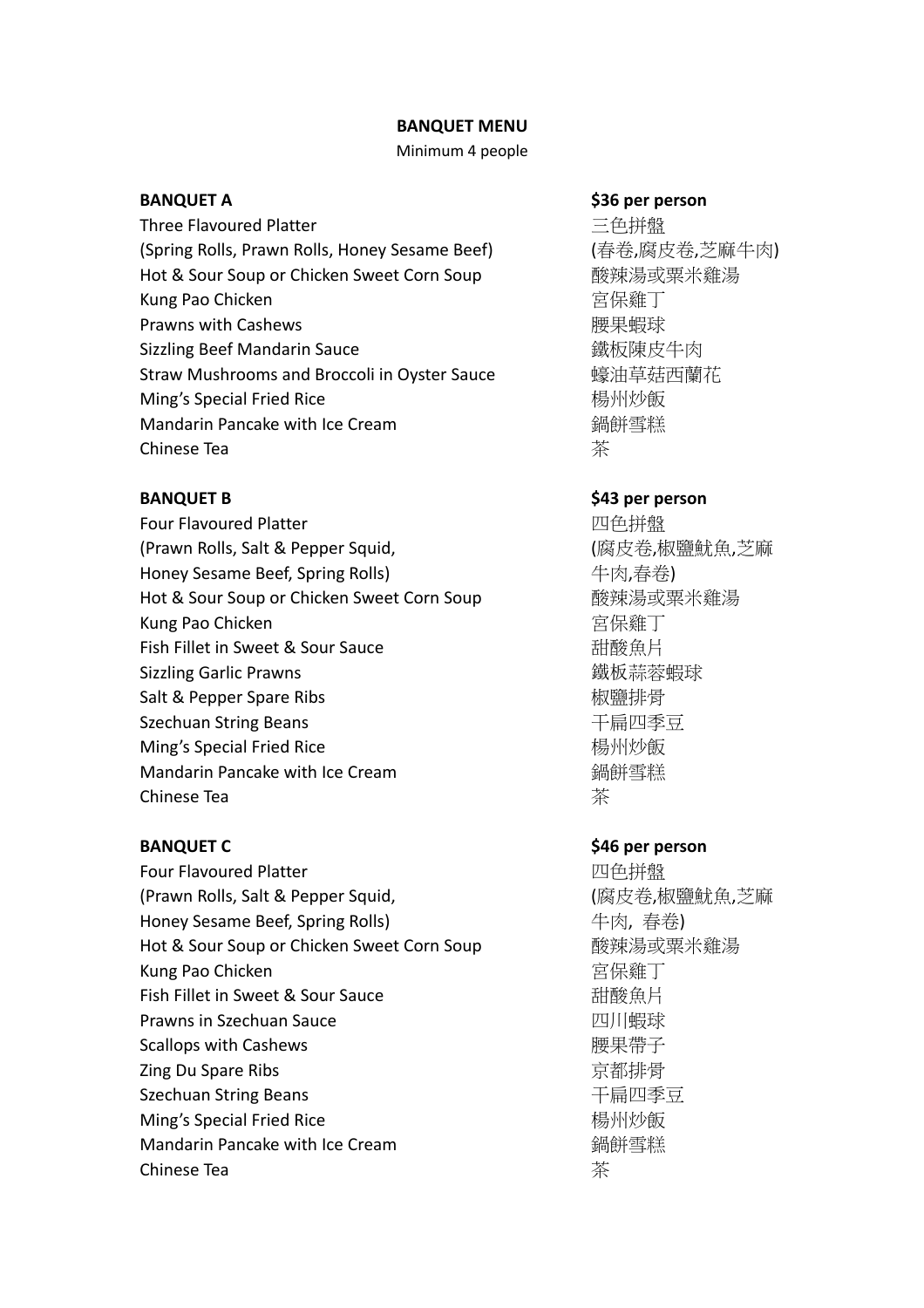## **ENTREE**

| 1. | <b>Salt and Pepper Squid</b>                                                                                                       | 椒鹽魷魚 |
|----|------------------------------------------------------------------------------------------------------------------------------------|------|
|    |                                                                                                                                    |      |
| 2. | <b>Prawns in Peking Sauce</b>                                                                                                      | 北京蝦球 |
|    |                                                                                                                                    |      |
| 3. | Spring Rolls (3 per serve)                                                                                                         | 春卷   |
|    |                                                                                                                                    |      |
| 4. | Prawn Rolls (3 per serve)                                                                                                          | 腐疲卷  |
|    |                                                                                                                                    |      |
| 5. | Jelly Fish (cold)                                                                                                                  | 涼拌海哲 |
|    |                                                                                                                                    |      |
| 6. | <b>Honey Sesame Beef</b>                                                                                                           | 芝麻牛肉 |
|    |                                                                                                                                    |      |
| 7. | Satay Chicken (3 per serve)                                                                                                        | 沙爹雞  |
|    |                                                                                                                                    |      |
| 8. | <b>Spring Onion Pancakes (2 per serve)</b>                                                                                         | 蔥油餅  |
|    |                                                                                                                                    |      |
| 9. | San Chow Bow (4 pieces per serve)                                                                                                  | 生菜包  |
|    | Diced chicken and vegetables with cashews, sesame seeds served with lettuce leaves13.00<br>(additional lettuce leaves - 1.00 each) |      |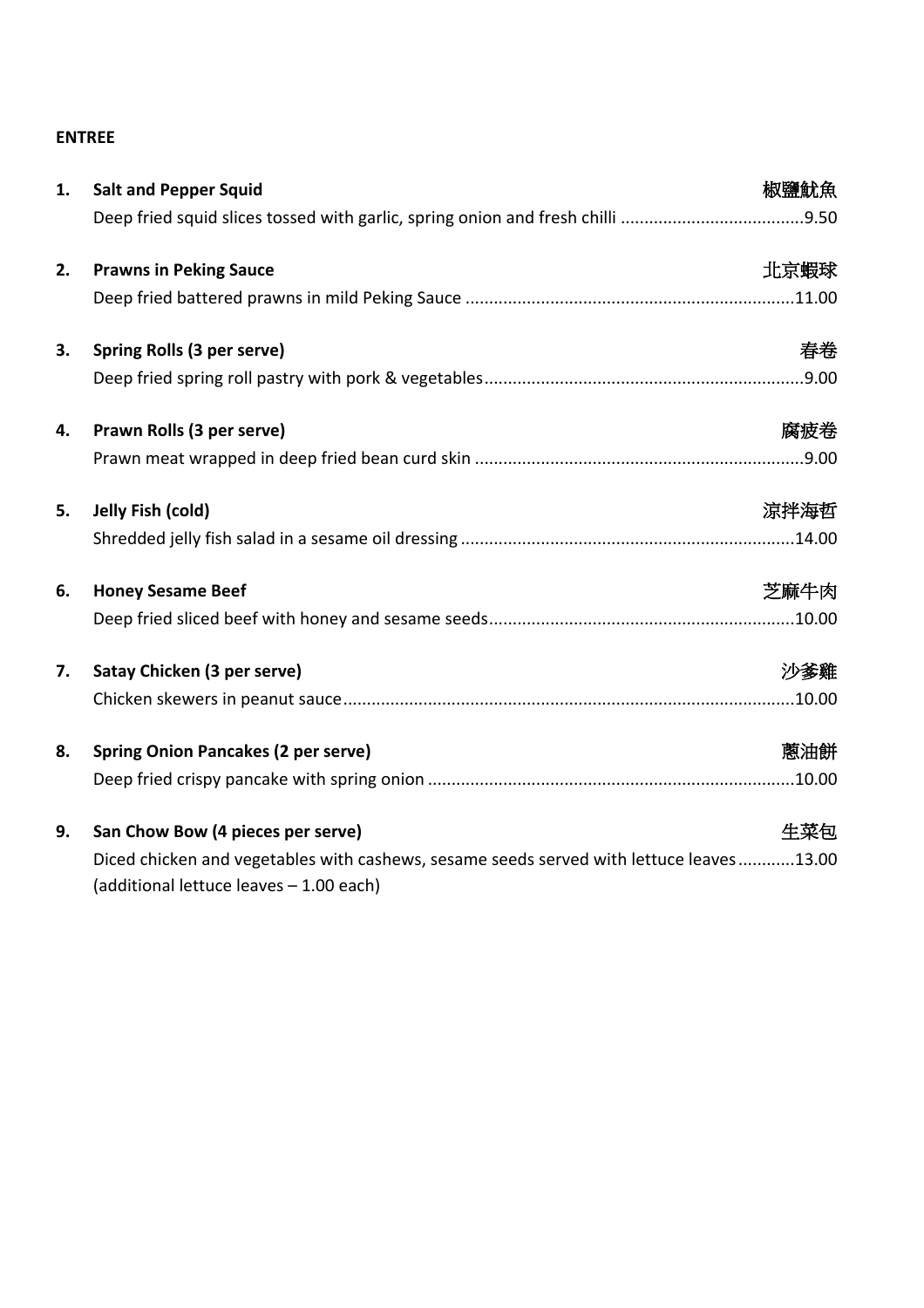# **SOUP**

| 10. Chicken Sweet Corn Soup                                                        | 粟米雞蓉湯   |
|------------------------------------------------------------------------------------|---------|
|                                                                                    |         |
| 11. Crab Meat Sweet Corn Soup                                                      | 蟹肉粟米湯   |
|                                                                                    |         |
| 12. Szechuan Hot and Sour Soup                                                     | 酸辣湯     |
| Spicy sour soup with shredded pork, prawns, bamboo shoots, fungus and beancurd7.00 |         |
| 13. Fish Mushroom Soup                                                             | 草菇魚湯    |
|                                                                                    |         |
| 14. Seafood Mushroom Bean Curd Soup                                                | 海鮮草菇豆腐湯 |
| Clear soup with prawns, fish fillet, squid, diced mushroom and beancurd 8.00       |         |
| 15. Shark's Fin Soup                                                               | 魚翅湯     |
|                                                                                    |         |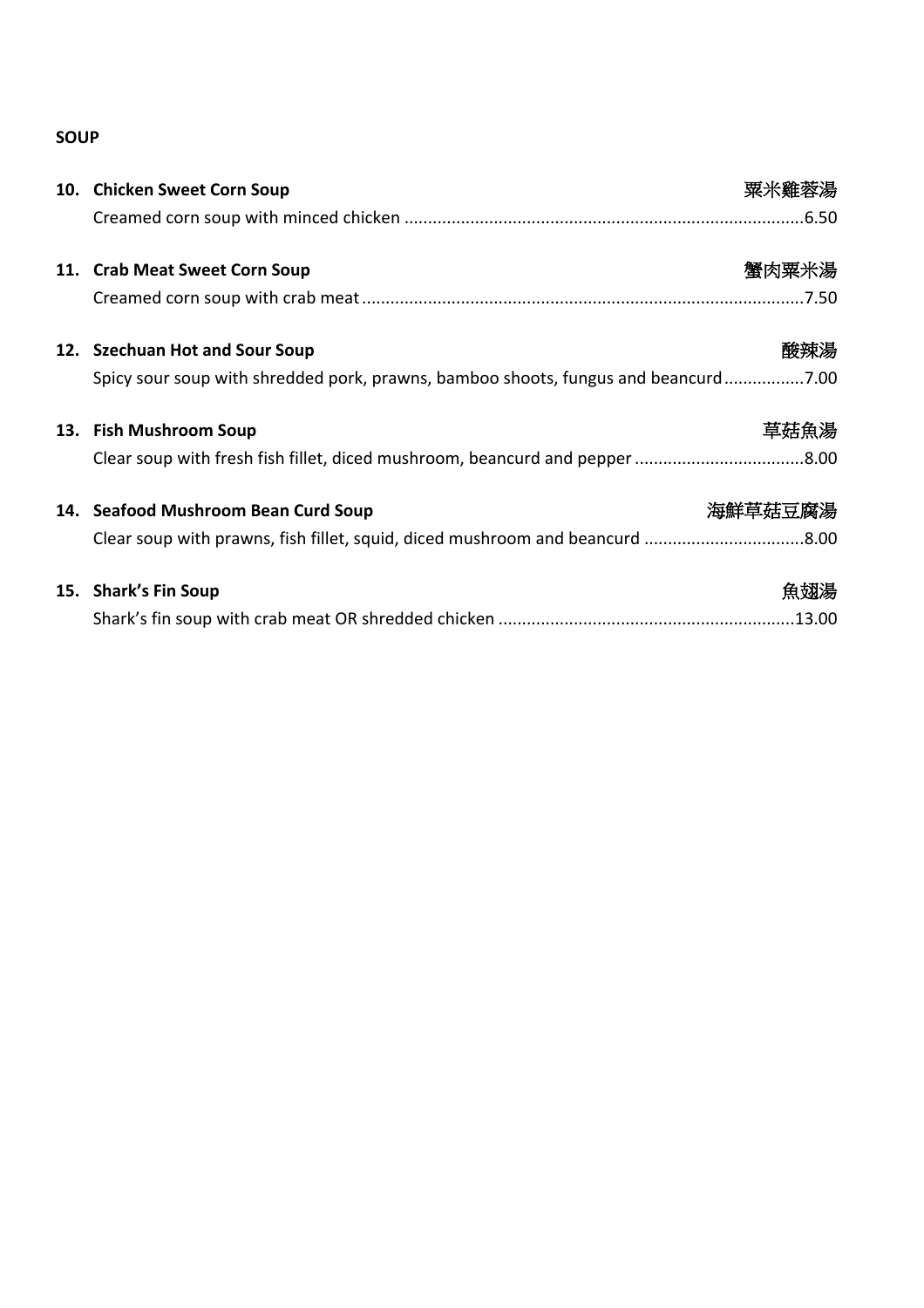|     | <b>POULTRY</b>                                                                                                                                                                                                                                   | Small | Large         |
|-----|--------------------------------------------------------------------------------------------------------------------------------------------------------------------------------------------------------------------------------------------------|-------|---------------|
|     | $1st$ – Duck skin served with pancakes, shallots, cucumber and sauce (wrap your own)<br>$2nd$ – Shredded duck with noodles OR rice<br>$3rd$ – Duck bone soup<br>(Additional: pancakes $-$ 18.00, shallots and cucumber $-$ 4.00, sauce $-$ 3.00) |       |               |
|     | 17. Kung Pao Chicken with Cashews<br>Chicken pieces stir fried with onions and dried chilli with cashews 16.00                                                                                                                                   |       | 宮保雞丁<br>23.00 |
|     | 18. Chilli Chicken<br>Chicken pieces stir fried with celery, capsicum and mild chilli sauce 16.00                                                                                                                                                |       | 辣子雞丁<br>23.00 |
|     | 19. Sweet and Sour Chicken<br>Deep fried chicken pieces with mixed vegetables in sweet and sour sauce  16.00                                                                                                                                     |       | 甜酸雞<br>23.00  |
|     | 20. Sizzling Three Cup Chicken                                                                                                                                                                                                                   |       | 鐵板三杯雞         |
|     | 21. Honey Chicken<br>Deep fried battered chicken pieces with honey sauce and sesame seeds 16.00                                                                                                                                                  |       | 蜜糖雞<br>23.00  |
|     | 22. Lemon Chicken                                                                                                                                                                                                                                |       | 檸檬雞<br>23.00  |
|     | 23. Chicken with Cashews<br>Chicken pieces stir fried with mixed vegetables and cashews in garlic sauce 16.00                                                                                                                                    |       | 腰果雞<br>23.00  |
| 24. | <b>Fortune Chicken</b>                                                                                                                                                                                                                           |       | 富貴雞           |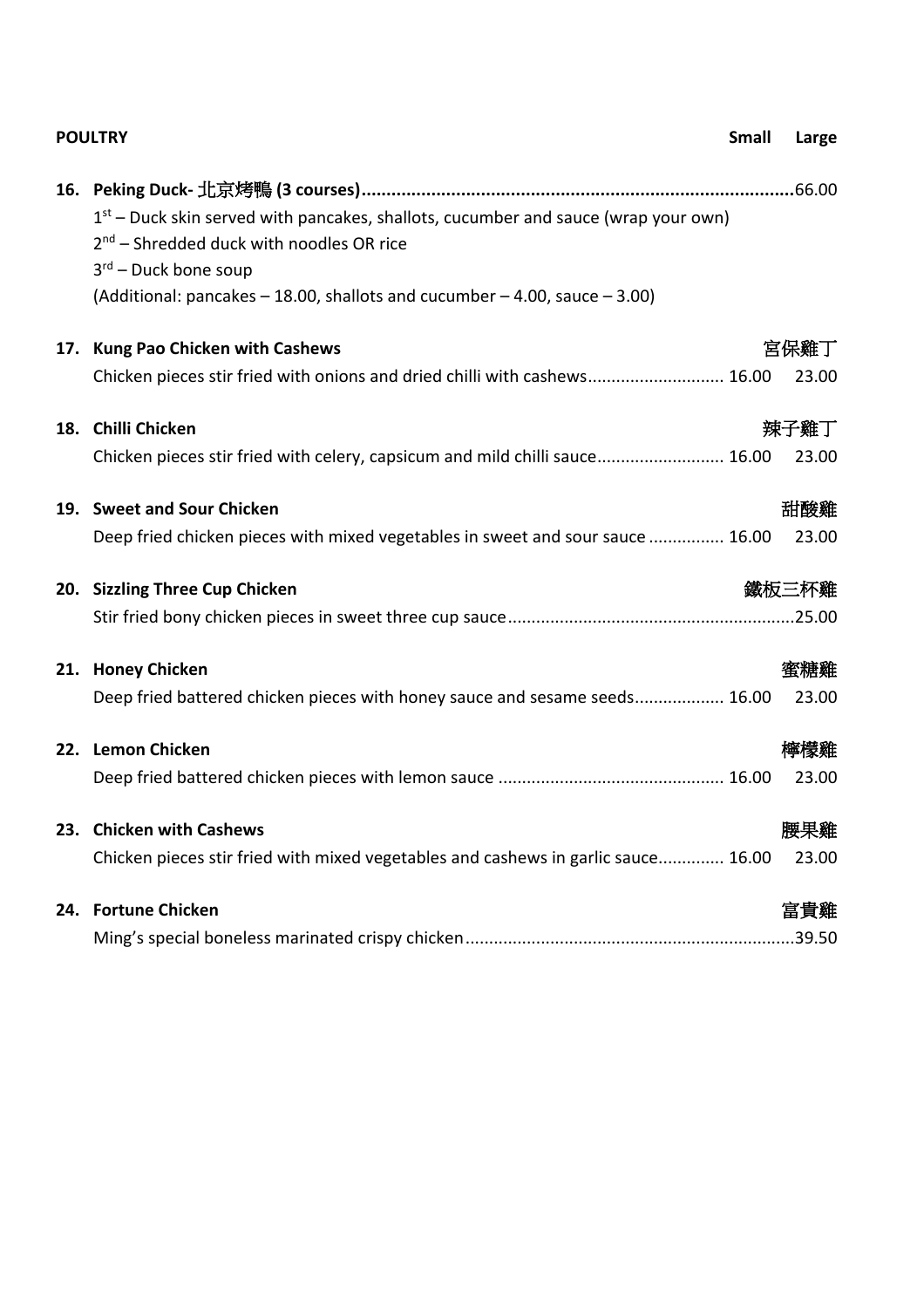|     | <b>SEAFOOD</b>                                                                            | Small        | Large |
|-----|-------------------------------------------------------------------------------------------|--------------|-------|
|     | 25. Salt and Pepper Squid                                                                 |              | 椒鹽魷魚  |
|     | Deep fried with squid pieces with fresh chilli, garlic and spring onion  16.00            |              | 22.00 |
|     | 26. Prawns in Szechuan Sauce                                                              |              | 四川蝦球  |
|     | Prawns stir fried with celery and capsicum in a mild chilli sauce 19.00                   |              | 26.00 |
|     | 27. Prawns with Cashew Nuts                                                               |              | 腰果蝦球  |
|     | Prawns stir fried in garlic sauce with mixed vegetables and cashews  19.00                |              | 26.00 |
|     | 28. Sweet and Sour Prawns                                                                 |              | 甜酸蝦   |
|     | Deep fried battered prawns with vegetables in sweet and sour sauce  19.00                 |              | 26.00 |
|     | 29. Prawns in Peking Sauce                                                                |              | 北京蝦   |
|     |                                                                                           |              | 26.00 |
| 30. | <b>Honey Prawns</b>                                                                       |              | 蜜糖蝦   |
|     |                                                                                           |              | 26.00 |
|     | 31. Salt and Pepper Prawns                                                                |              | 椒鹽蝦   |
|     | Deep fried prawns (with or without shell) with garlic, spring onion and fresh chilli27.00 |              |       |
|     | 32. Steamed King Prawns in Garlic Sauce                                                   |              | 蒜蓉蒸大蝦 |
|     |                                                                                           |              |       |
|     | 33. Scallops with Snow Peas                                                               |              | 荷豆帶子  |
|     |                                                                                           |              | 29.00 |
|     | 34. Scallops with Cashews                                                                 |              | 腰果帶子  |
|     |                                                                                           |              | 29.00 |
| 35. | <b>Chilli Scallops</b>                                                                    |              | 四川帶子  |
|     | Scallops stir fried with celery and capsicum in mild spicy sauce 21.00                    |              | 29.00 |
|     | 36. Seafood Hot Pot                                                                       |              | 海鮮煲   |
|     |                                                                                           |              |       |
|     | 37. Combination Hot Pot                                                                   |              | 雜會煲   |
|     |                                                                                           |              |       |
| 38. | <b>Steamed Oysters/Scallops (dozen)</b>                                                   | 蒸蠔/帶子(清蒸或鼓汁) |       |
|     |                                                                                           |              |       |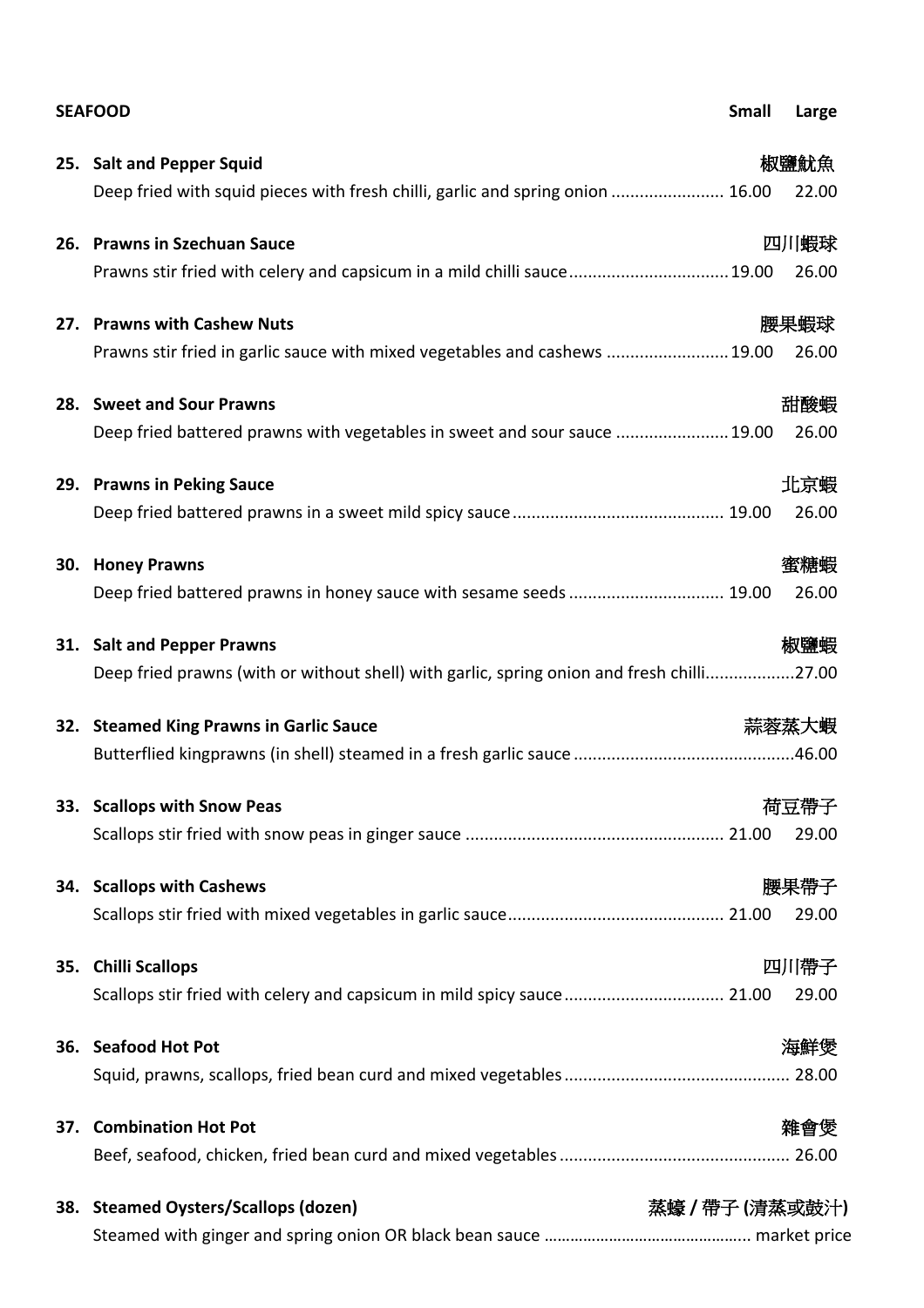## **FISH**

|     | 39. Crispy Fish Fillets in Sweet and Sour Sauce                                       | 甜酸魚片  |
|-----|---------------------------------------------------------------------------------------|-------|
|     |                                                                                       |       |
| 40. | <b>Crispy Fish Fillet in Szechuan Sauce</b>                                           | 四川魚片  |
|     |                                                                                       |       |
|     | 41. Fish Fillets with Snow Peas                                                       | 荷豆魚片  |
|     |                                                                                       |       |
|     | 42. Salt and Pepper Fish Fillet                                                       | 椒鹽魚片  |
|     |                                                                                       |       |
|     | 43. Salt and Pepper Whitebait                                                         | 椒鹽白飯魚 |
|     |                                                                                       |       |
|     | 44. Szechuan Style Poached Fish                                                       | 水煮魚片  |
|     |                                                                                       |       |
|     | 45. Steamed Coral Trout (whole fish)                                                  | 清蒸石斑  |
|     |                                                                                       |       |
|     | 46. Sweet and Sour Coral Trout (whole fish)                                           | 甜酸石斑  |
|     |                                                                                       |       |
|     | 47. Cantonese-style Coral Trout (whole fish)                                          | 骨香石斑  |
|     | Whole coral trout stir fried with celery and ginger and spring onion  market price    |       |
|     | 48. Salt & Pepper Coral Trout (whole fish)                                            | 椒鹽石斑  |
|     | Deep fried whole coral trout with garlic, spring onion and fresh chilli  market price |       |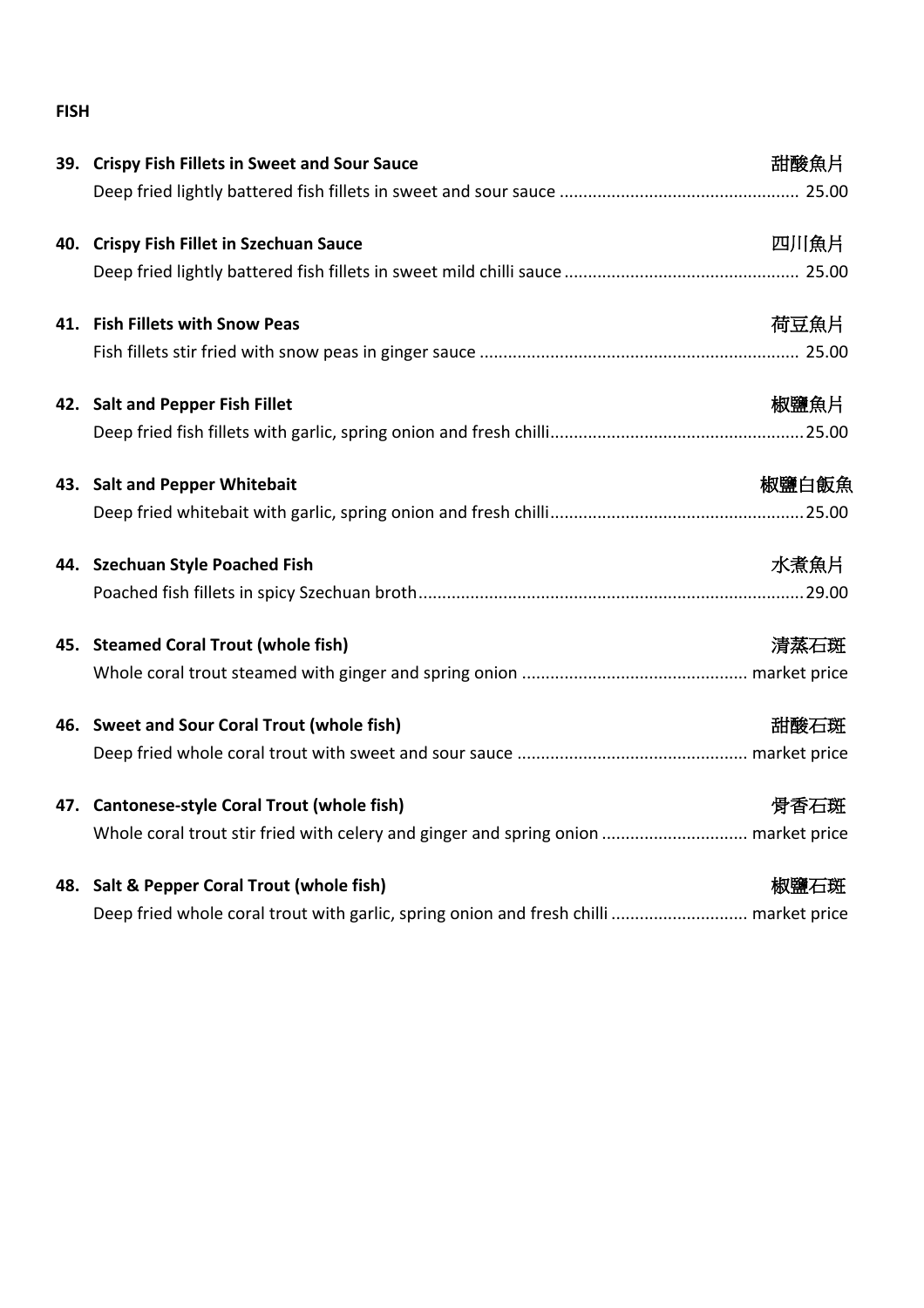| <b>MEAT</b> |                                                                                             | <b>Small</b> | Large  |
|-------------|---------------------------------------------------------------------------------------------|--------------|--------|
|             | 49. Beef with Szechuan Sauce                                                                |              | 四川牛肉   |
|             | Beef slices stir fried with fungus, bamboo shoots and capsicums in mild chilli sauce  18.00 |              | 26.00  |
|             | 50. Beef with Ginger and Spring Onion                                                       |              | 薑蔥牛肉   |
|             | Beef slices stir fried with ginger, spring onion and straw mushrooms18.00                   |              | 26.00  |
|             | 51. Kung Pao Beef                                                                           |              | 宮保牛肉   |
|             |                                                                                             |              | 26.00  |
|             | 52. Beef with Black Bean Sauce                                                              |              | 鼓汁牛肉   |
|             |                                                                                             |              | 26.00  |
|             | 53. Sizzling Beef in Mandarin Sauce                                                         |              | 鐵板陳皮牛肉 |
|             | Beef slices with capsicum and bamboo shoots in a mandarin sauce 18.00                       |              | 26.00  |
| 54.         | <b>Sizzling Lamb or Beef in Mongolian Sauce</b>                                             | 鐵板蒙古牛肉/羊肉    |        |
|             |                                                                                             |              | 28.00  |
| 55.         | <b>Sizzling Lamb or Beef in Sweet Bean Sauce</b>                                            | 鐵板醬爆牛肉/羊肉    |        |
|             |                                                                                             |              | 28.00  |
|             | 56. Sweet and Sour Pork                                                                     |              | 甜酸豬肉   |
|             | Deep fried battered pork stir-fried with vegetables in a sweet and sour sauce               |              | 25.00  |
|             | 57. Orange Pork                                                                             |              | 橙豬     |
|             |                                                                                             |              | 25.00  |
| 58.         | <b>Salt &amp; Pepper Spare Ribs</b>                                                         |              | 椒鹽排骨   |
|             |                                                                                             |              | 26.00  |
| 59.         | <b>Zing Du Spare Ribs</b>                                                                   |              | 京都排骨   |
|             |                                                                                             |              | 26.00  |
| 60.         | <b>Spare Ribs Cantonese Style</b>                                                           |              | 生炒排骨   |
|             |                                                                                             |              | 26.00  |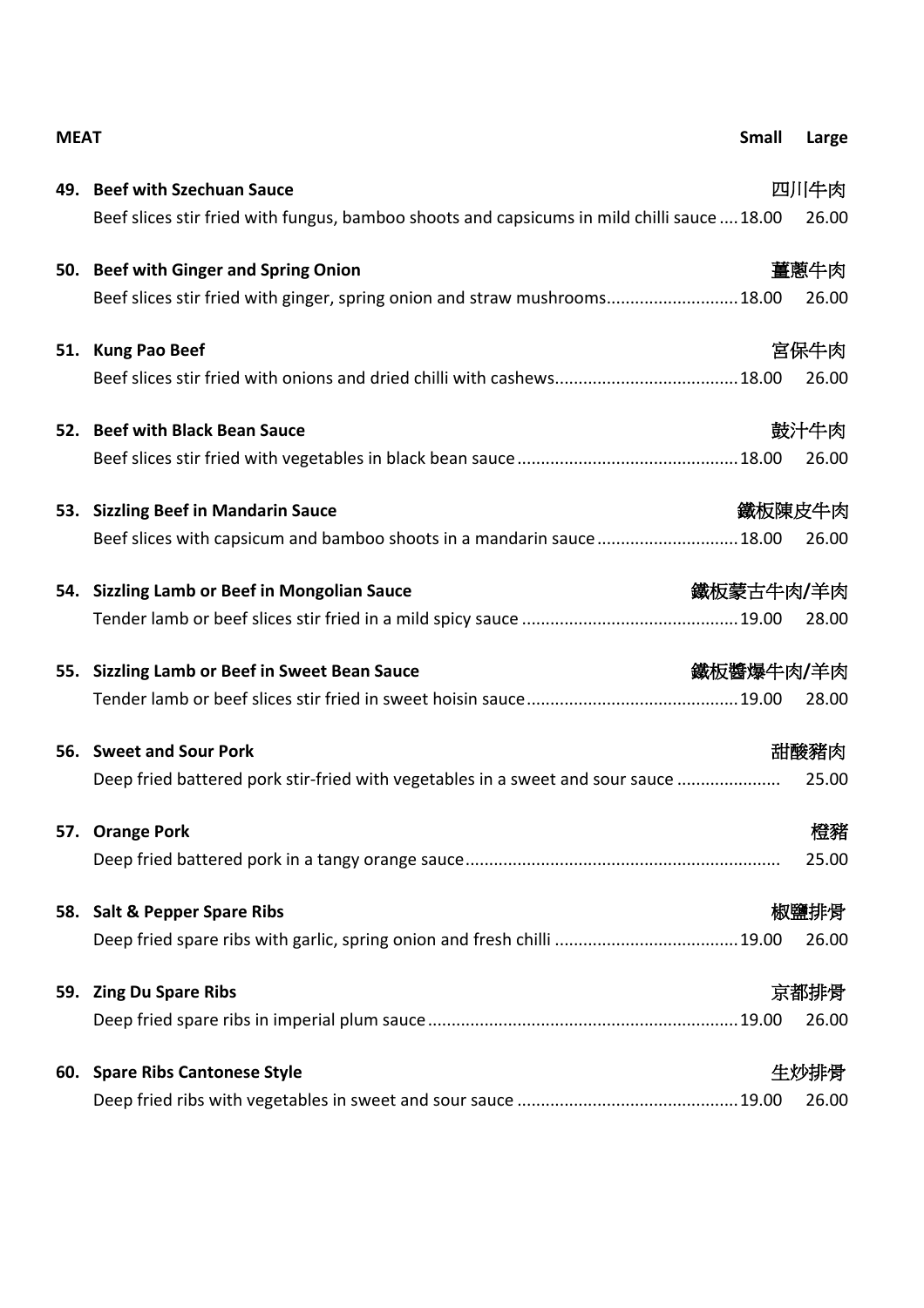## **VEGETABLES**

|     | 61. Salt and Pepper Beancurd                                                                                                                         | 椒鹽豆腐              |
|-----|------------------------------------------------------------------------------------------------------------------------------------------------------|-------------------|
|     |                                                                                                                                                      |                   |
|     | 62. Beancurd in Peking Sauce                                                                                                                         | 北京豆腐              |
|     | Deep fried beancurd topped with Peking sauce and ginger and spring onions 19.00                                                                      |                   |
|     | 63. Red Cooked Beancurd                                                                                                                              | 紅燒豆腐              |
|     | Deep fried beancurd stir-fried with chicken, straw mushrooms and broccoli in oyster sauce  19.00<br>(vegetarian option available - please ask staff) |                   |
| 64. | <b>Chilli Beancurd</b>                                                                                                                               | 麻婆豆腐              |
|     | Stir-fried beancurd with barbeque pork, dried shrimp and Szechuan vegetables 19.00<br>(vegetarian option available – please ask staff)               |                   |
| 65. | <b>Chinese Mushroom and Beancurd</b>                                                                                                                 | 冬菇豆腐              |
|     | Deep fried beancurd stir-fried with Chinese mushrooms and snow peas  19.00                                                                           |                   |
|     | 66. Steamed Beancurd with Prawn Meat                                                                                                                 | 百花蒸釀豆腐            |
|     |                                                                                                                                                      |                   |
|     | 67. Salt and Pepper Eggplant                                                                                                                         | 椒鹽茄子              |
|     |                                                                                                                                                      |                   |
| 68. | <b>Chilli Eggplant</b>                                                                                                                               | 魚香茄子              |
|     | Eggplant strips stir-fried with shredded pork, fungus, bamboo shoots and capsicum  19.00<br>(vegetarian option available - please ask staff)         |                   |
|     | 69. Red Cooked Eggplant                                                                                                                              | 紅燒茄子              |
|     | Diced eggplant stir-fried with chicken, straw mushrooms and broccoli in oyster sauce  19.00<br>(vegetarian option available – please ask staff)      |                   |
| 70. | <b>Szechuan String Beans</b>                                                                                                                         | 干煸四季豆             |
|     | String beans stir-fried with barbeque pork, dried shrimp and Szechuan vegetables 20.00<br>(vegetarian option available – please ask staff)           |                   |
|     | 71. Mixed Seasonal Vegetables                                                                                                                        | 炒雜菜               |
|     |                                                                                                                                                      |                   |
|     | 72. Straw Mushrooms and Broccoli                                                                                                                     | 草菇蠔油西蘭花           |
|     |                                                                                                                                                      |                   |
| 73. | <b>Chinese Greens</b>                                                                                                                                | 蒜容/蠔油/薑汁炒芥蘭/白菜/菜芯 |
|     | Choice of Chinese broccoli, bok choy, choy sum                                                                                                       |                   |
|     |                                                                                                                                                      |                   |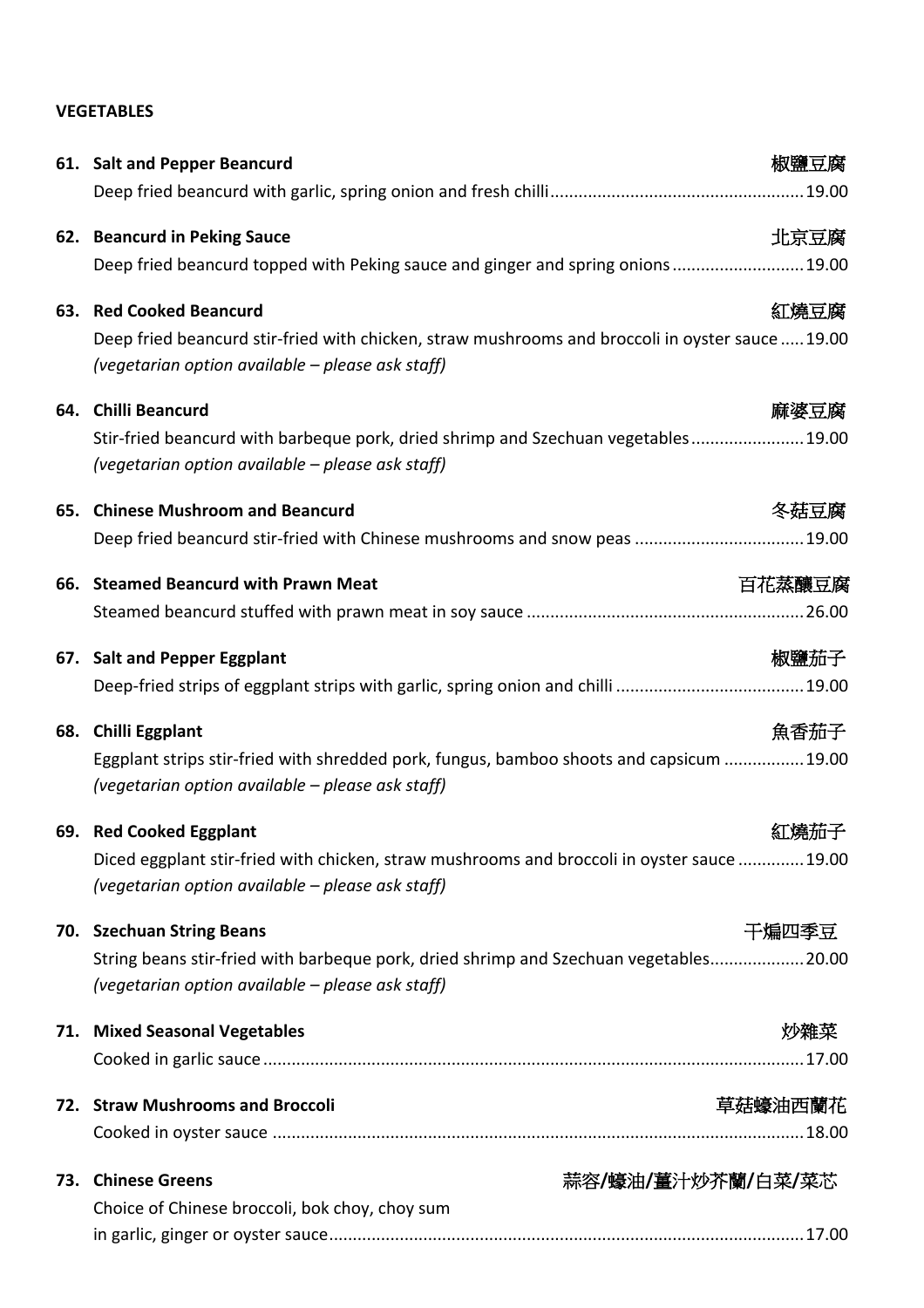## **RICE AND NOODLES**

|     | 74. Duck Meat Fried Rice                                                                                                         | 鴨肉炒飯   |
|-----|----------------------------------------------------------------------------------------------------------------------------------|--------|
|     |                                                                                                                                  | 16.00  |
|     | 75. Ming's Special Fried Rice                                                                                                    | 揚州炒飯   |
|     | Fried rice with barbeque pork, peas, egg, shrimp and spring onion 12.00<br>(vegetarian option available - please ask staff)      | 16.00  |
|     | 76. Chicken Salty Fish Fried Rice                                                                                                | 咸魚雞粒炒飯 |
|     |                                                                                                                                  |        |
| 77. | <b>Duck Meat Noodles</b>                                                                                                         | 鴨肉炒麵   |
|     |                                                                                                                                  |        |
|     | 78. Singapore Noodles (spicy)                                                                                                    | 星洲炒米   |
|     | Stir-fried vermicelli noodles with egg, chicken, shrimp and vegetables 20.00<br>(vegetarian option available - please ask staff) |        |
| 79. | <b>Combination Noodles</b>                                                                                                       | 雜會麵    |
|     |                                                                                                                                  |        |
| 80. | <b>Shanghai Noodles</b>                                                                                                          | 上海炒麵   |
|     | Stir-fried white noodles with pork, Chinese mushrooms and vegetables20.00<br>(vegetarian option available - please ask staff)    |        |
|     | 81. Seafood Noodles                                                                                                              | 海鮮炒麵   |
|     |                                                                                                                                  |        |
| 82. |                                                                                                                                  |        |
|     | (per serve)                                                                                                                      |        |